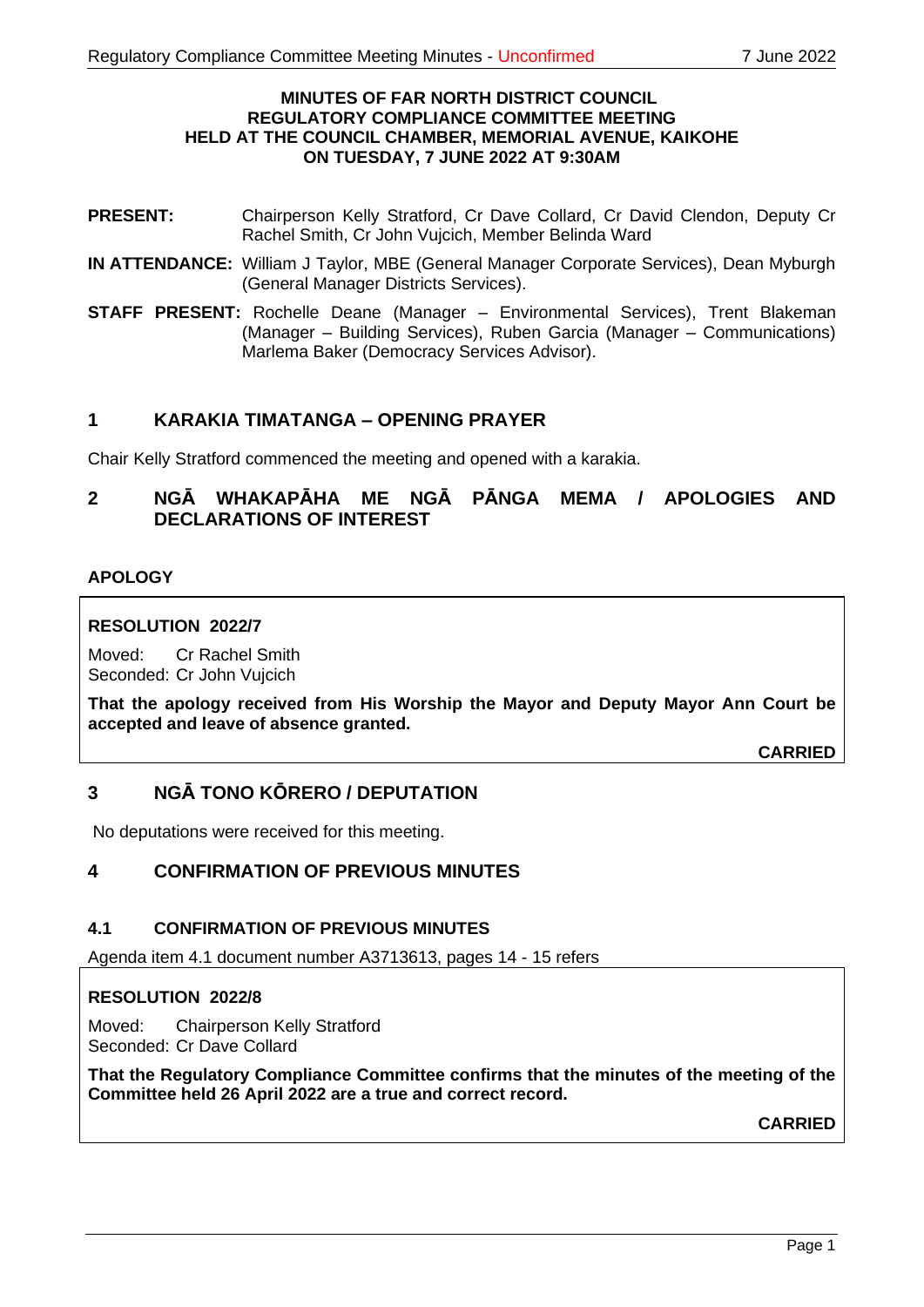# **5 INFORMATION REPORTS**

# **5.1 ALCOHOL LICENSING UPDATE**

Agenda item 5.1 document number A3703685, pages 19 - 24 refers

## **RESOLUTION 2022/9**

Moved: Cr Rachel Smith Seconded: Cr John Vujcich

## **That the Regulatory Compliance Committee receive the report Alcohol Licensing Update.**

**CARRIED**

# **5.2 ENVIRONMENTAL HEALTH SERVICES: FOOD LICENSING UPDATE**

Agenda item 5.2 document number A3702183, pages 27 - 32 refers

#### **RESOLUTION 2022/10**

Moved: Cr Dave Collard Seconded: Member Belinda Ward

**That the Regulatory Compliance Committee receive the report Environmental Health Services: Food Licensing Update.**

**CARRIED**

## **5.3 BUILDING SERVICES BCA UPDATE**

Agenda item 5.3 document number A3726946, pages 37 - 38 refers

#### **RESOLUTION 2022/11**

Moved: Cr Rachel Smith Seconded: Cr John Vujcich

**That the Regulatory Compliance Committee receive the report Building Services BCA Update.**

**CARRIED**

## **5.4 DISTRICT SERVICES MONTHLY BUSINESS REPORT FOR APRIL 2022**

Agenda item 5.4 document number A3727880, pages 47 - 47 refers

#### **RESOLUTION 2022/12**

Moved: Cr Rachel Smith Seconded: Cr David Clendon

**That the Regulatory Compliance Committee receive the report District Services Monthly Business Report for April 2022.**

**CARRIED**